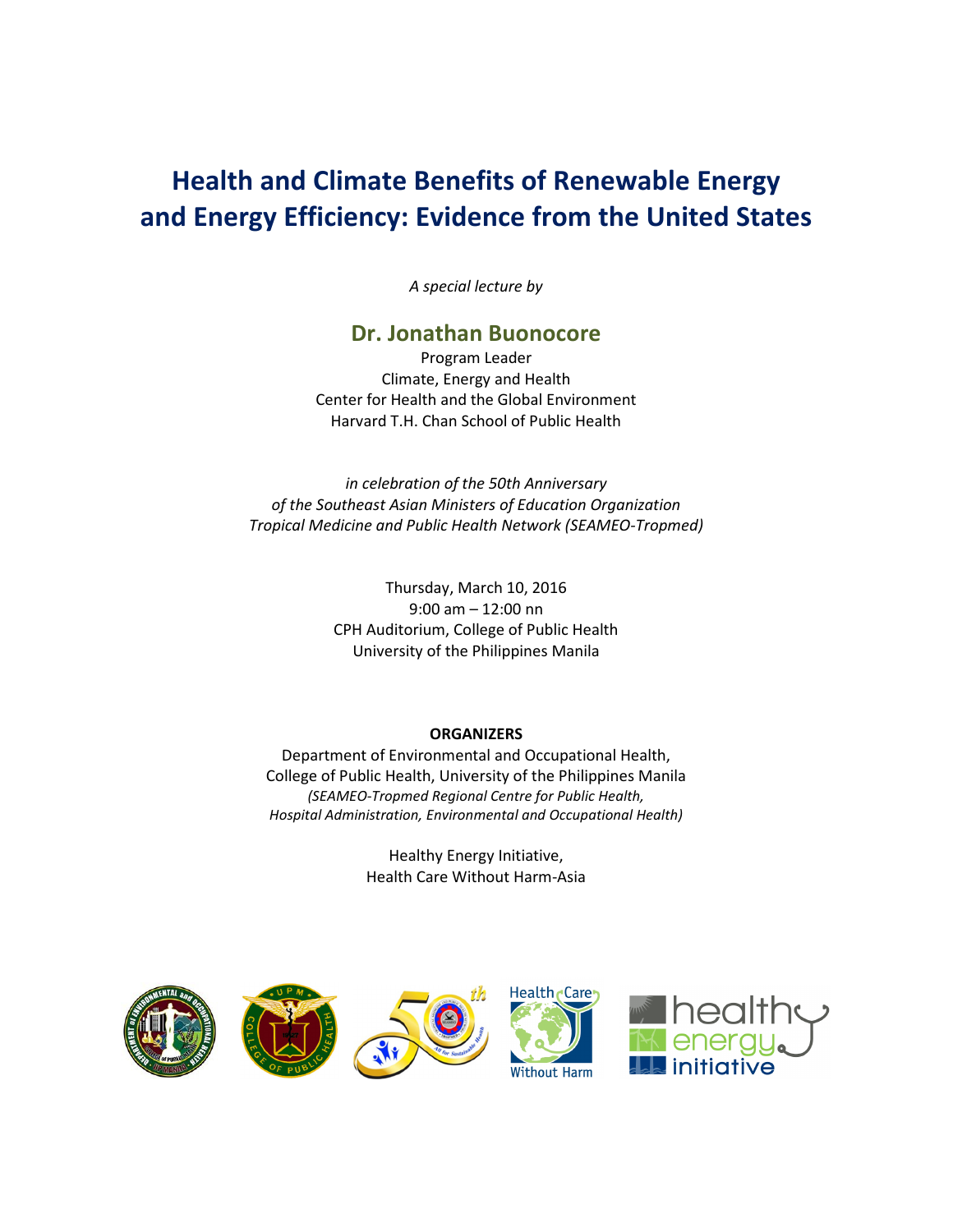#### **ABSTRACT**

Today, in response to climate change, once described by the medical journal *The Lancet* as the "biggest global health threat of the 21<sup>st</sup> century," there is a growing global movement calling for a global shift to renewable energy as an alternative to power generation from coal and other fossil fuels. The environmental case for cleaner renewable energy has long been articulated, while market forces are beginning to provide the economic conditions that will help boost its widespread adoption. However, little has been discussed about the health dimensions of our energy choices. Recent evidence has shown that shifting to renewable energy will also reap enormous health benefits, such as significant reductions in cardiovascular and respiratory diseases. This lecture will present latest research from the United States on the climate and health benefits of renewable energy as well as energy efficiency measures, and emphasize on the importance of assessing the health impacts of energy policies and projects. It will be followed with a discussion on how the public health case can be used alongside environmental and economic arguments in advocating for the much-needed transition to renewable energy – both for a healthier society and a more stable climate.



#### **ABOUT THE SPEAKER**

**Jonathan Buonocore Sc.D.** is the Program Leader for Climate, Energy, and Health of the Center for Health and the Global Environment of the Harvard T.H. Chan School of Public Health. His research interests are in evaluating the impacts, benefits, and tradeoffs of technology and policy choices in energy, transportation, agricultural practices, and climate change mitigation and adaptation. To assist in these evaluations, Jonathan develops tools that incorporate environmental risk assessment, life cycle assessment, and environmental economics with the goal of placing health, climate, environmental, and other outcomes into a framework to aid decision-making.

Presently, Jonathan is doing research in Harvard to examine the health and environmental risks of hydraulic fracturing in Pennsylvania's Marcellus Shale, and to estimate the health impacts of particulate exposure due to fires in Indonesia, including particulate matter that crosses international boundaries. Jonathan holds a Doctor of Science and a Master of Science in Industrial Hygiene from Harvard T.H. Chan School of Public Health, and a Bachelor of Science in Environmental Science and Policy from Clarkson University.